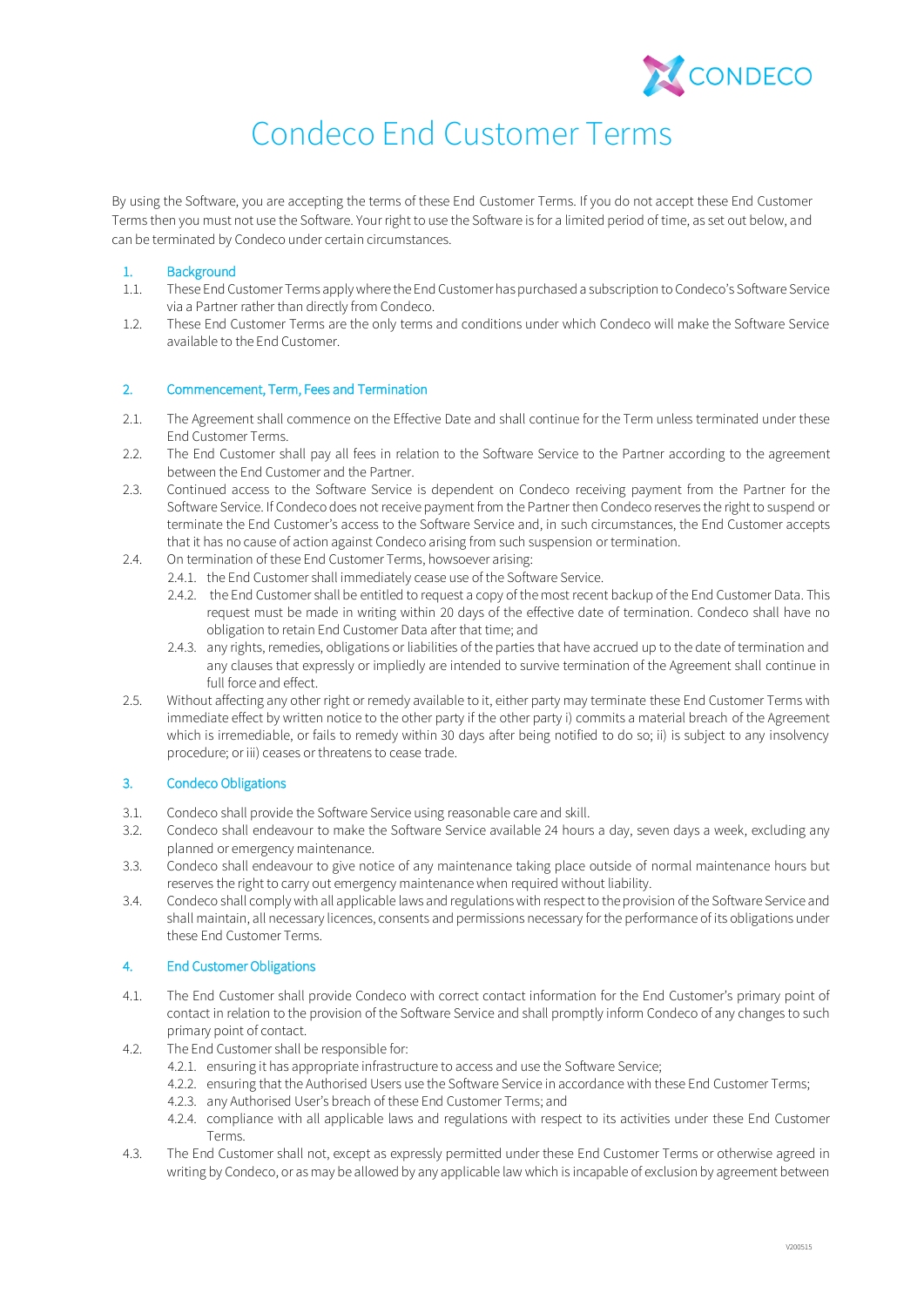

the parties, use the Software Service to provide services to third parties or attempt to obtain, or assist third parties in obtaining access to the Software Service or license, sell, rent, lease, transfer, assign, distribute, display, disclose, or otherwise commercially exploit, or otherwise make the Software Service available to any third party except the Authorised Users.

# 5. Intellectual Property

- 5.1. Subject to the limited rights expressly granted hereunder, Condeco and its licensors reserve all of their rights, title and interest in and to the Software Service, including all of their related intellectual property rights. No rights are granted to the End Customer hereunder other than as expressly set forth herein
- 5.2. The End Customer shall retain all rights in and ownership of the End Customer Data and shall be solely responsible for the legality, reliability, integrity, accuracy and quality of the End Customer Data.

#### 6. Confidentiality

- 6.1. Each party shall hold the other's Confidential Information in confidence and not disclose such Confidential Information to any third party, unless required by law or necessary for the provision of the Software Service or use the other party's Confidential Information for any purpose other than as allowed or contemplated under these End Customer Terms.
- 6.2. Information shall not be considered to be Confidential Information where i) it is or becomes publicly known other than through any act of omission of the receiving party; ii) it was in the other party's lawful possession prior to the disclosure; iii) it is or was lawfully disclosed to the receiving party by a third party without restriction on disclosure; or iv) it is independently developed by the receiving party and can be demonstrated to have been so developed.
- 6.3. Neither party shall be liable for any loss, damage, alteration, disclosure or destruction of Confidential Information caused by any third party.

### 7. Liability

- 7.1. Nothing in the Agreement shall serve to exclude or limit either party's liability for death or personal injury arising from negligence or for any fraudulent misrepresentation or for any other liability which cannot be excluded or limited by law.
- 7.2. Save in respect of any liability arising under clause 7.1 above, neither party's total aggregate liability, whether in tort (including negligence or breach of statutory duty), misrepresentation or otherwise, shall exceed the level of the total fees received by Condeco from the End Customer, or the End Customer's specific Partner, in respect of the End Customer's Software Service in the 12-month period immediately preceding the event giving rise to the claim.
- 7.3. Subject to clause 7.1 neither party shall be liable whether in tort (including for negligence or breach of statutory duty), contract, misrepresentation, restitution or otherwise for any loss of profits, loss of business, depletion of goodwill and/or similar losses or loss or corruption of data or information, or pure economic loss, or for any special, indirect or consequential loss, costs, damages, charges or expenses however arising under this Agreement.
- 7.4. Except as expressly and specifically provided in this Agreement, all warranties, representations, conditions and all other terms of any kind whatsoever implied by statute or common law are, to the fullest extent permitted by applicable law, excluded from this Agreement.
- 7.5. The End Customer is responsible for, and Condeco accepts no responsibility for, the content of any End Customer Data.
- 7.6. In the event of any loss or damage to the End Customer Data, howsoever caused, the End Customer's sole remedy shall be for Condeco to recover the End Customer Data from the latest available version of any back-up taken by Condeco.

# 8. General

- 8.1. No failure or delay by either party to exercise any right or remedy under these End Customer Term or under any law shall constitute a waiver of such right or remedy.
- 8.2. If any provision (or part of a provision) of these End Customer Terms is found by any court or administrative body of competent jurisdiction to be invalid, unenforceable or illegal, the other provisions shall remain in force and such provision shall apply with whatever modification required to give effect to the commercial intention of the parties.
- 8.3. Each of the parties acknowledges and agrees that in entering into these End Customer Terms it does so as a business, and not as a partner or agent of Condeco, and that it does not rely on any undertaking, promise, assurance statement, representation, warranty or understanding (whether in writing or not) of any person (whether party to the Agreement or not) relating to the subject matter of these End Customer Terms, other than as expressly set out in the Agreement.
- 8.4. Neither party shall, without the prior written consent of the other party, assign, transfer, charge, sub-contract or deal in any other manner with all or any of its rights or obligations under these End Customer Terms, unless, in respect of Condeco, such assignment, transfer or sub-contracting is to another member of Condeco's corporate group.
- 8.5. The Agreement does not confer any rights on any person or party (other than the parties to the Agreement and, where applicable, their successors and permitted assigns).
- 8.6. Any notice required to be given under the Agreement shall be in writing in the English language and shall be sent to the other party's primary contact via post or email. Such notice will be deemed delivered at the time at which it would have been delivered in the normal course of business.